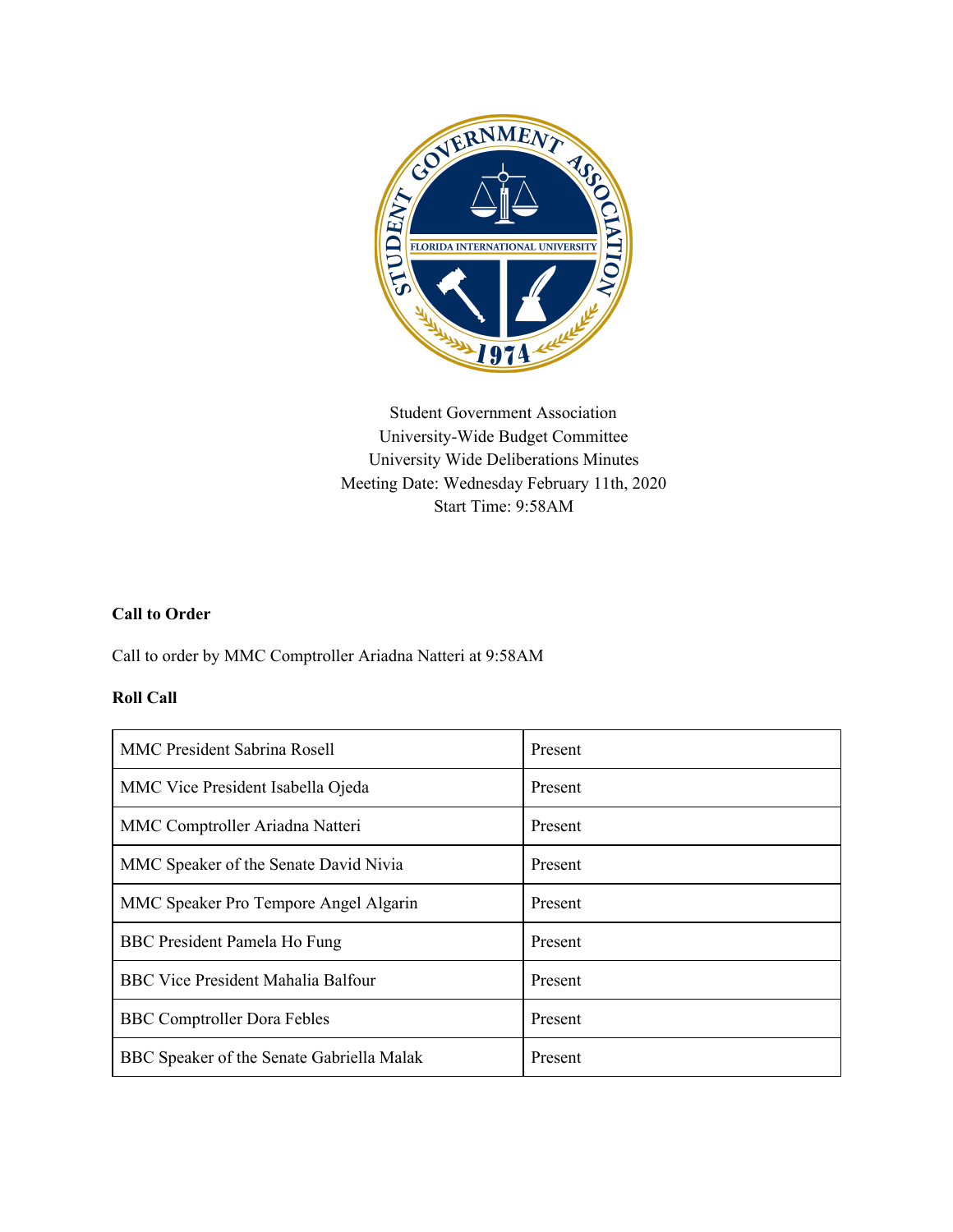MMC Speaker of the Senate David Nivia moves to have a 10 minute discussion period on the split. BBC Speaker of the Senate Gabriella Malak seconds. Motion passes.

MMC President Sabrina Rosell moves to extend the discussion period by 10 minutes. MMC Speaker of the Senate David Nivia seconds. Motion passes.

MMC Speaker Pro Tempore Angel Algarin moves to close discussion period. MMC Speaker of the Senate David Nivia seconds. Division of the house.

## Roll Call Vote

MMC President Sabrina Rosell - Yay MMC Vice President Isabella Ojeda - Yay MMC Comptroller Ariadna Natteri - Yay MMC Speaker of the Senate David Nivia - Yay MMC Speaker Pro Temp Angel Algarin - Yay BBC President Pamela Ho Fung - Nay BBC Vice President Mahalia Balfour - Nay BBC Comptroller Dora Febles - Nay BBC Speaker of the Senate Gabriella Malak - Nay

Motion fails with 5-4-0

BBC Speaker of the Senate Malak moves to go into a 5 minutes recess. MMC Speaker of the Senate David Nivia seconds. Motion passes.

MMC Comptroller Ariadna Natteri calls this meeting to order at 10:42AM

MMC President Sabrina Rosell - Present MMC Vice President Isabella Ojeda - Present MMC Comptroller Ariadna Natteri - Present MMC Speaker of the Senate David Nivia - Present MMC Speaker Pro Temp Angel Algarin - Present BBC President Pamela Ho Fung - Absent BBC Vice President Mahalia Balfour - Absent BBC Comptroller Dora Febles - Present BBC Speaker of the Senate Gabriella Malak - Absent

MMC Speaker of the Senate David Nivia moves to have a 10 minute discussion period. MMC Comptroller Ariadna Natteri strikes the motion.

## **BMI License**

- MMC Speaker Pro Temp Angel Algarin moves to go into a 5 minute discussion period. MMC Speaker of the Senate David Nivia seconds. Motion passes.
- MMC President Sabrina Rosell moves to end the discussion period . BBC President Pamela Ho Fung seconds. Motion passes.
- MMC President Sabrina Rosell moves to allocate \$37,980 to BMI License. BBC President Pamela Ho Fung seconds. Motion passes.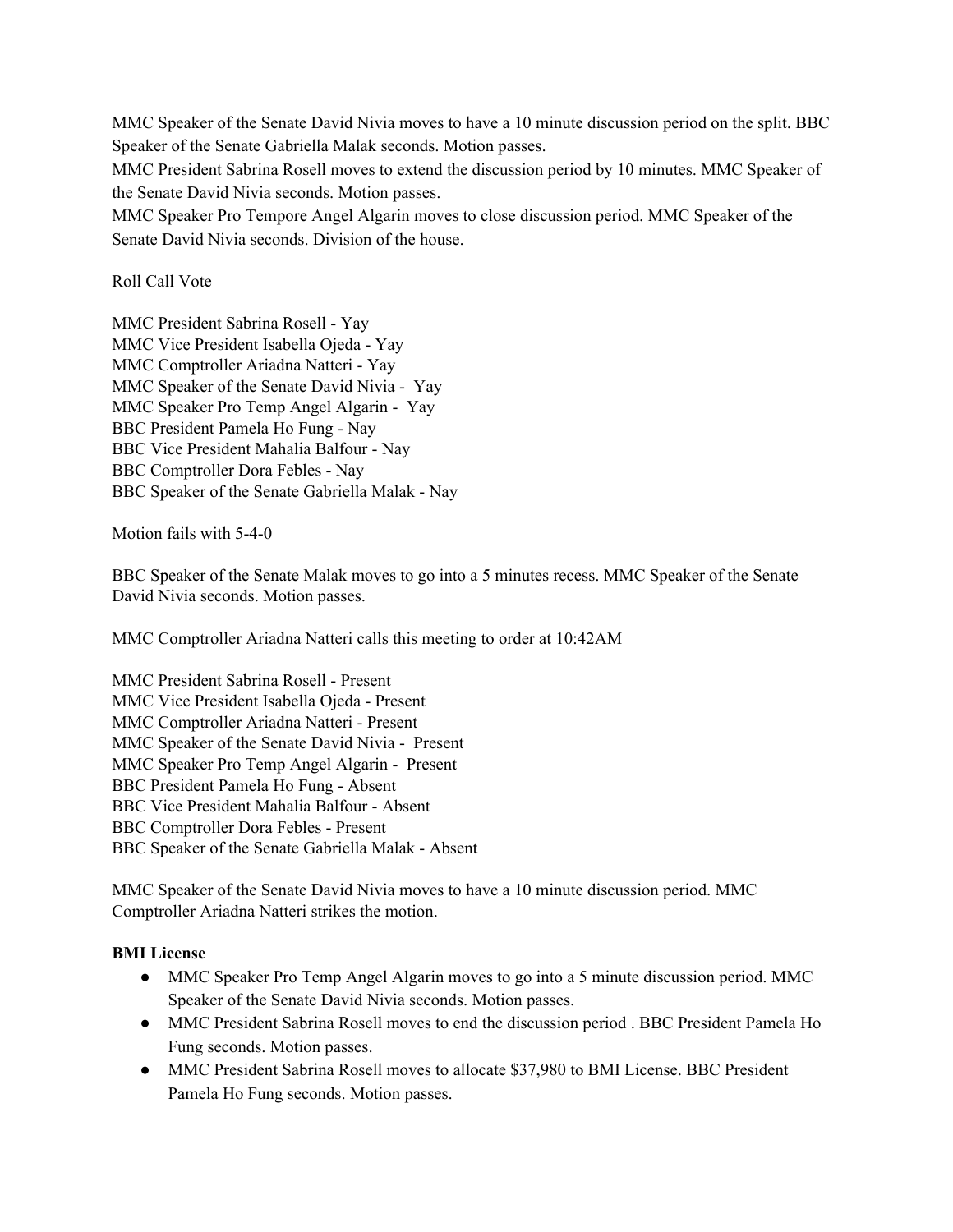## Roll Call Vote

MMC President Sabrina Rosell - Yay MMC Vice President Isabella Ojeda - Yay MMC Comptroller Ariadna Natteri - Yay MMC Speaker of the Senate David Nivia - Yay MMC Speaker Pro Temp Angel Algarin - Yay BBC President Pamela Ho Fung - Yay BBC Vice President Mahalia Balfour - Yay BBC Comptroller Dora Febles - Yay BBC Speaker of the Senate Gabriella Malak - Yay

Motion passes with 9-0-0; \$37,980 allocated to BMI License

#### **Engage Platform**

- BBC Speaker of the Senate Gabriella Malak moves to go into a 5 minute discussion period. MMC Speaker of the Senate David Nivia seconds. Motion passes.
- MMC President Sabrina Rosell moves to end the discussion period. MMC Speaker of the Senate David Nivia seconds. Motion passes.
- MMC Speaker of the Senate David Nivia moves to allocate \$57,920 to Engage Platform. MMC President Sabrina Rosell seconds. Motion passes.

#### Roll Call Vote

MMC President Sabrina Rosell - Yay MMC Vice President Isabella Ojeda - Yay MMC Comptroller Ariadna Natteri - Yay MMC Speaker of the Senate David Nivia - Yay MMC Speaker Pro Temp Angel Algarin - Yay BBC President Pamela Ho Fung - Yay BBC Vice President Mahalia Balfour - Yay BBC Comptroller Dora Febles - Yay BBC Speaker of the Senate Gabriella Malak - Yay

Motion passes with 9-0-0; \$57,920 allocated to Engage Platform

## **Convocation**

- BBC Vice President Mahalia Balfour moves to go into a 5 minute discussion period. BBC Speaker of the Senate Gabriella Malak seconds. Motion passes.
- MMC President Sabrina Rosell moves to close the discussion period. BBC Vice President Mahalia Balfour seconds. Motion passes.
- MMC President Sabrina Rosell moves to allocate \$54,491 to Convocation. BBC Vice President Mahalia Balfour seconds. Motion passes.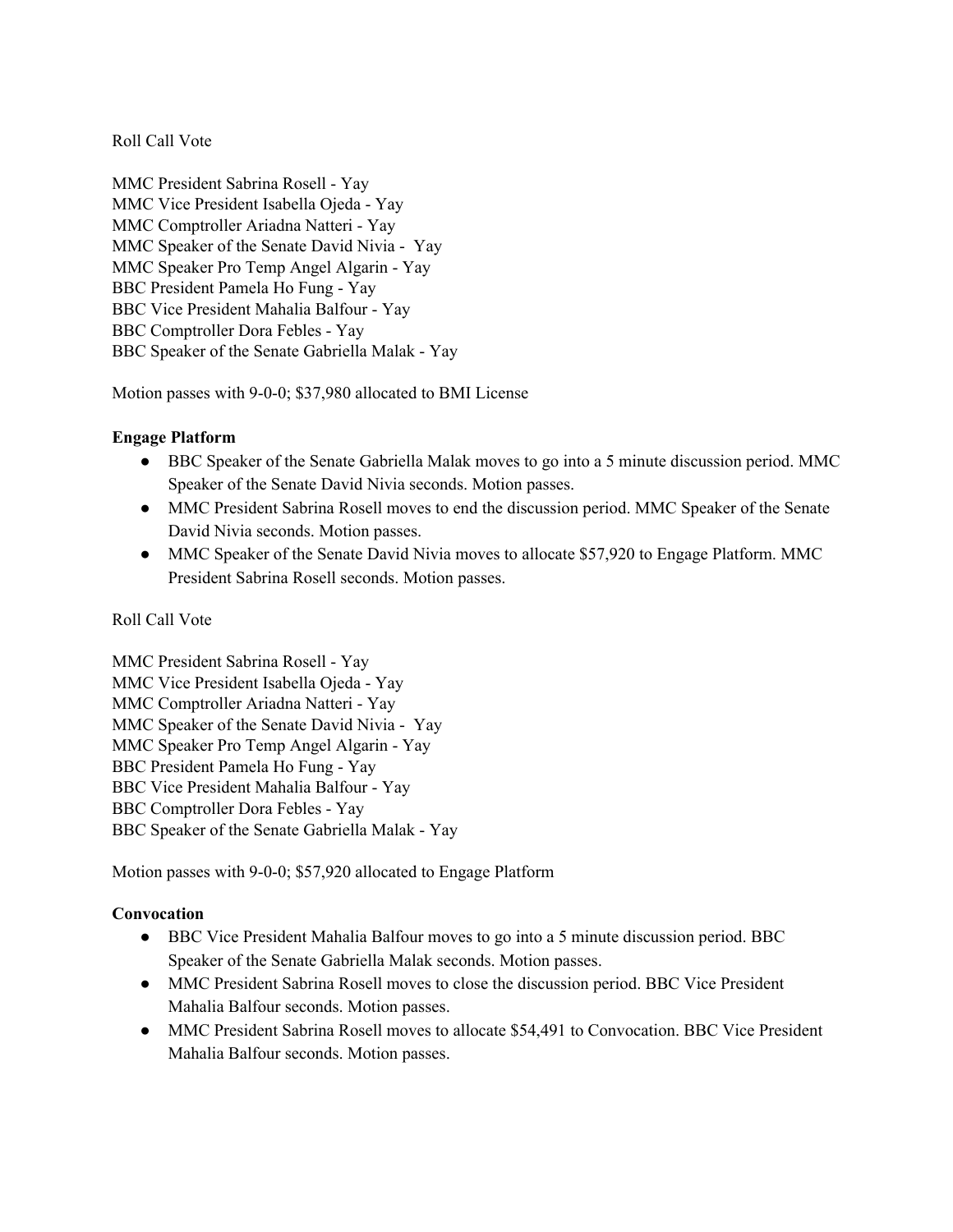Roll Call Vote MMC President Sabrina Rosell - Yay MMC Vice President Isabella Ojeda - Yay MMC Comptroller Ariadna Natteri - Yay MMC Speaker of the Senate David Nivia - Yay MMC Speaker Pro Temp Angel Algarin - Yay BBC President Pamela Ho Fung - Yay BBC Vice President Mahalia Balfour - Yay BBC Comptroller Dora Febles - Yay BBC Speaker of the Senate Gabriella Malak - Yay

Motion passes with 9-0-0; \$54,491 allocated to Convocation

## **Wellness & Recreation Online Request**

- MMC President Sabrina Rosell moves to allocate \$44,775 to Wellness and Recreation Online Request. MMC Vice President Isabella Ojeda seconds. Motion fails.
- BBC Speaker of the Senate Gabriella Malak moves to extend the discussion period by 5 minutes. MMC Speaker of the Senate David Nivia seconds. Motion passes.
- MMC President Sabrina Rosell moves to table Wellness and Recreation Online Request. BBC President Pamela Ho Fung seconds. Motion passes.

## **Outstanding Student Life Awards**

- MMC Speaker of the Senate David Nivia moves to go into a 5 minute discussion period. BBC Comptroller Dora Febles seconds. Motion passes.
- BBC Vice President Mahalia Balfour moves to close the discussion period. BBC Speaker of the Senate Gabriella Malak seconds. Motion passes.
- BBC Vice President Mahalia Balfour moves to allocate \$18,885 to Outstanding Student Life Award. MMC President Sabrina Rosell seconds. Motion passes.

## Roll Call Vote

MMC President Sabrina Rosell - Yay MMC Vice President Isabella Ojeda - Yay MMC Comptroller Ariadna Natteri - Yay MMC Speaker of the Senate David Nivia - Yay MMC Speaker Pro Temp Angel Algarin - Yay BBC President Pamela Ho Fung - Yay BBC Vice President Mahalia Balfour - Yay BBC Comptroller Dora Febles - Yay BBC Speaker of the Senate Gabriella Malak - Yay

Motion passes with 9-0-0; \$18,885 allocated to Outstanding Student Life Awards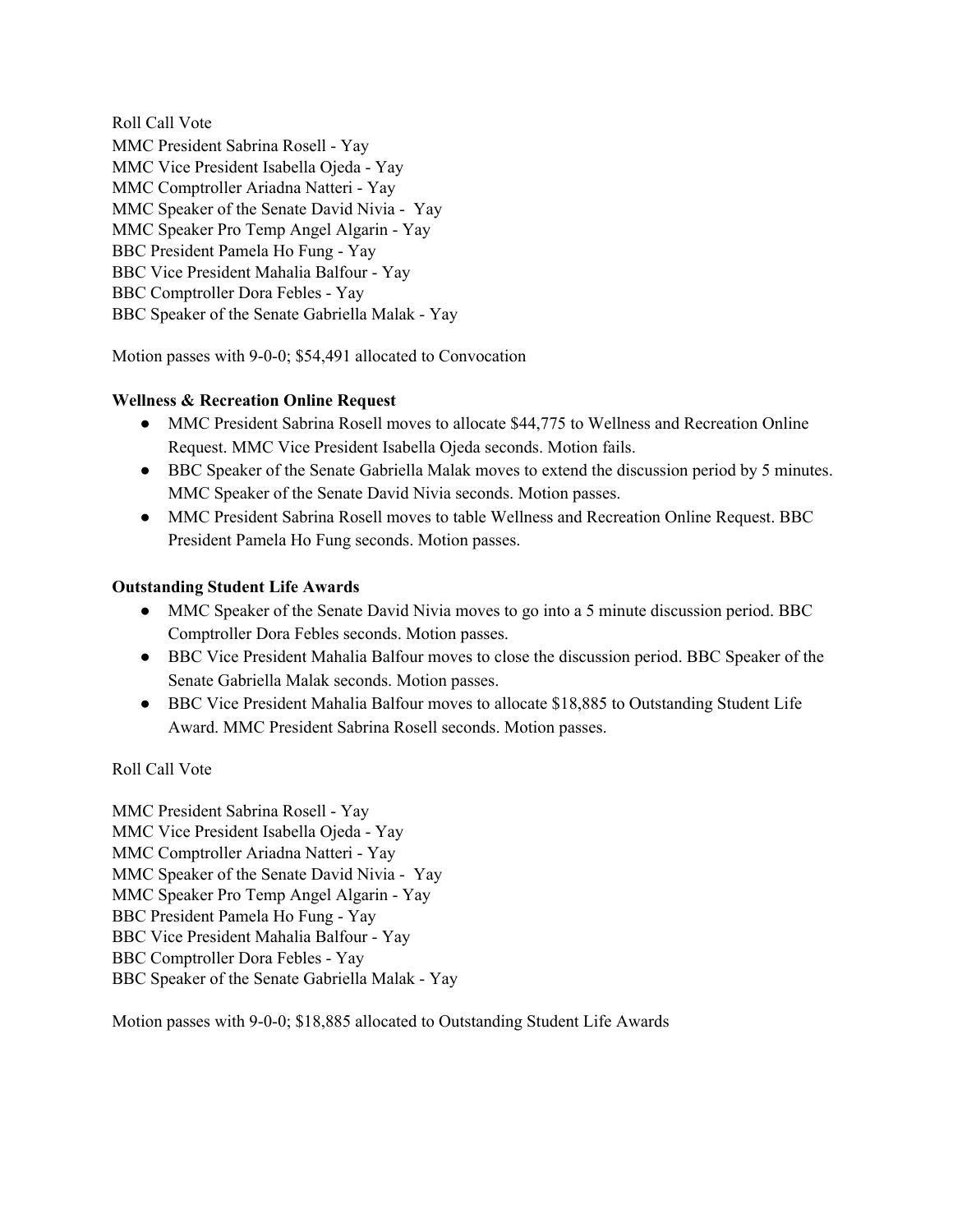#### **International Student Life Awards**

• MMC President Sabrina Rosell moves to allocate \$19,602 to International Student Life Awards. MMC Speaker Pro Tempore Angel Algarin seconds. Motion passes.

## Roll Call Vote

MMC President Sabrina Rosell - Yay MMC Vice President Isabella Ojeda - Yay MMC Comptroller Ariadna Natteri - Yay MMC Speaker of the Senate David Nivia - Yay MMC Speaker Pro Temp Angel Algarin - Yay BBC President Pamela Ho Fung - Yay BBC Vice President Mahalia Balfour - Yay BBC Comptroller Dora Febles - Yay BBC Speaker of the Senate Gabriella Malak - Yay

Motion passes with 9-0-0; \$19,602 allocated to International Student Life Awards

## **Student Conduct & Academic Integrity**

- MMC President Sabrina Rosell moves to go into a 5 minute discussion period. BBC Speaker of the Senate Gabriella Malak seconds. Motion passes.
- BBC President Pamela Ho Fung moves to close the discussion period. MMC Speaker of the Senate David Nivia seconds. Motion passes.
- BBC President Pamela Ho Fung moves to allocate \$12,000 to Student Conduct & Academic Integrity. MMC Speaker of the Senate David Nivia seconds. Motion passes.

## Roll Call Vote

MMC President Sabrina Rosell - Yay MMC Vice President Isabella Ojeda - Yay MMC Comptroller Ariadna Natteri - Yay MMC Speaker of the Senate David Nivia - Yay MMC Speaker Pro Temp Angel Algarin - Yay BBC President Pamela Ho Fung - Yay BBC Vice President Mahalia Balfour - Yay BBC Comptroller Dora Febles - Yay BBC Speaker of the Senate Gabriella Malak - Nay

Motion passes with 8-1-0, \$12,000 allocated to Student Conduct & Academic Integrity.

## **University Wide Retreat**

**●** MMC President Sabrina Rosell moves to table University Wide Retreat for later. BBC Speaker of the Senate Gabriella Malak seconds. Motion passes.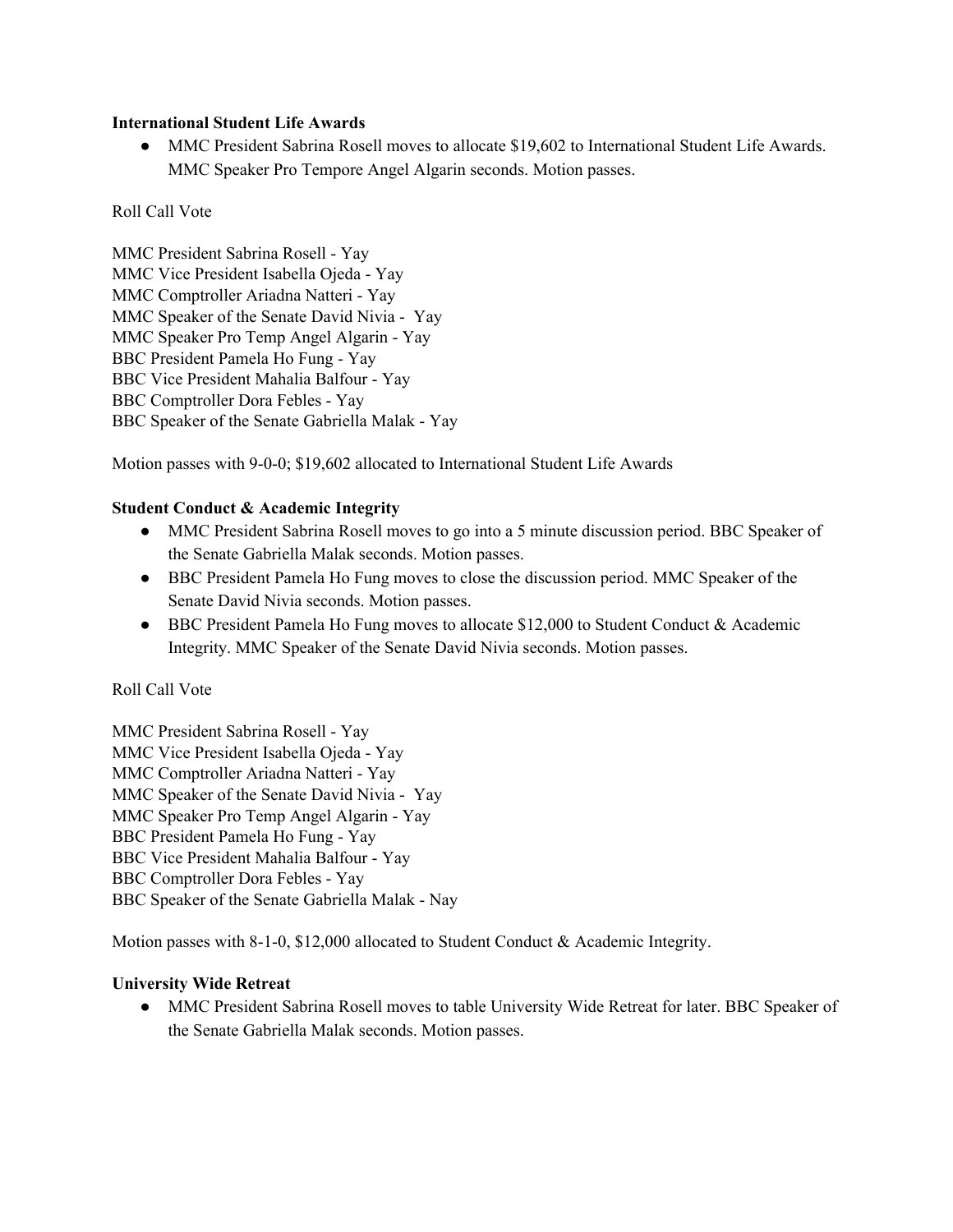## **Campus Life Online Request**

- BBC President Pamela Ho Fung moves to go into a 10 minute discussion period. BBC Speaker of the Senate Gabriella Malak seconds. Motion passes.
- BBC Speaker of the Senate Gabriella Malak moves to close the discussion period. BBC President Pamela Ho Fung seconds. Motion passes.
- BBC Vice President Mahalia Balfour moves to allocate \$0 to Campus Life Online Request. BBC Speaker of the Senate Gabriella Malak seconds. Motion passes.

## Roll Call Vote

MMC President Sabrina Rosell - Nay MMC Vice President Isabella Ojeda - Nay MMC Comptroller Ariadna Natteri - Yay MMC Speaker of the Senate David Nivia - Yay MMC Speaker Pro Temp Angel Algarin - Yay BBC President Pamela Ho Fung - Yay BBC Vice President Mahalia Balfour - Yay BBC Comptroller Dora Febles - Yay BBC Speaker of the Senate Gabriella Malak - Yay

Motion passes with 7-2-0, \$0 allocated to Campus Life Online Request

## **FIU in DC**

- MMC Speaker of the Senate David Nivia moves to go into a 5 minute discussion period. BBC Speaker of the Senate Gabriella Malak seconds. Motion passes.
- MMC President Sabrina Rosell moves to extend the discussion period by 5 minutes. MMC Speaker of the Senate David Nivia seconds. Motion passes.
- BBC Vice President Mahalia Balfour moves to close the discussion period. BBC Speaker of the Senate Gabriella Malak seconds. Motion passes.
- MMC President Sabrina Rosell moves to allocate \$50,113 to FIU in DC. MMC Speaker of the Senate David Nivia seconds. Motion passes.

## Roll Call Vote

MMC President Sabrina Rosell - Yay MMC Vice President Isabella Ojeda - Yay MMC Comptroller Ariadna Natteri - Yay MMC Speaker of the Senate David Nivia - Yay MMC Speaker Pro Temp Angel Algarin - Yay BBC President Pamela Ho Fung - Yay BBC Vice President Mahalia Balfour - Yay BBC Comptroller Dora Febles - Yay BBC Speaker of the Senate Gabriella Malak - Nay

Motion passes with 8-1-0, \$50,113 allocated to FIU in DC.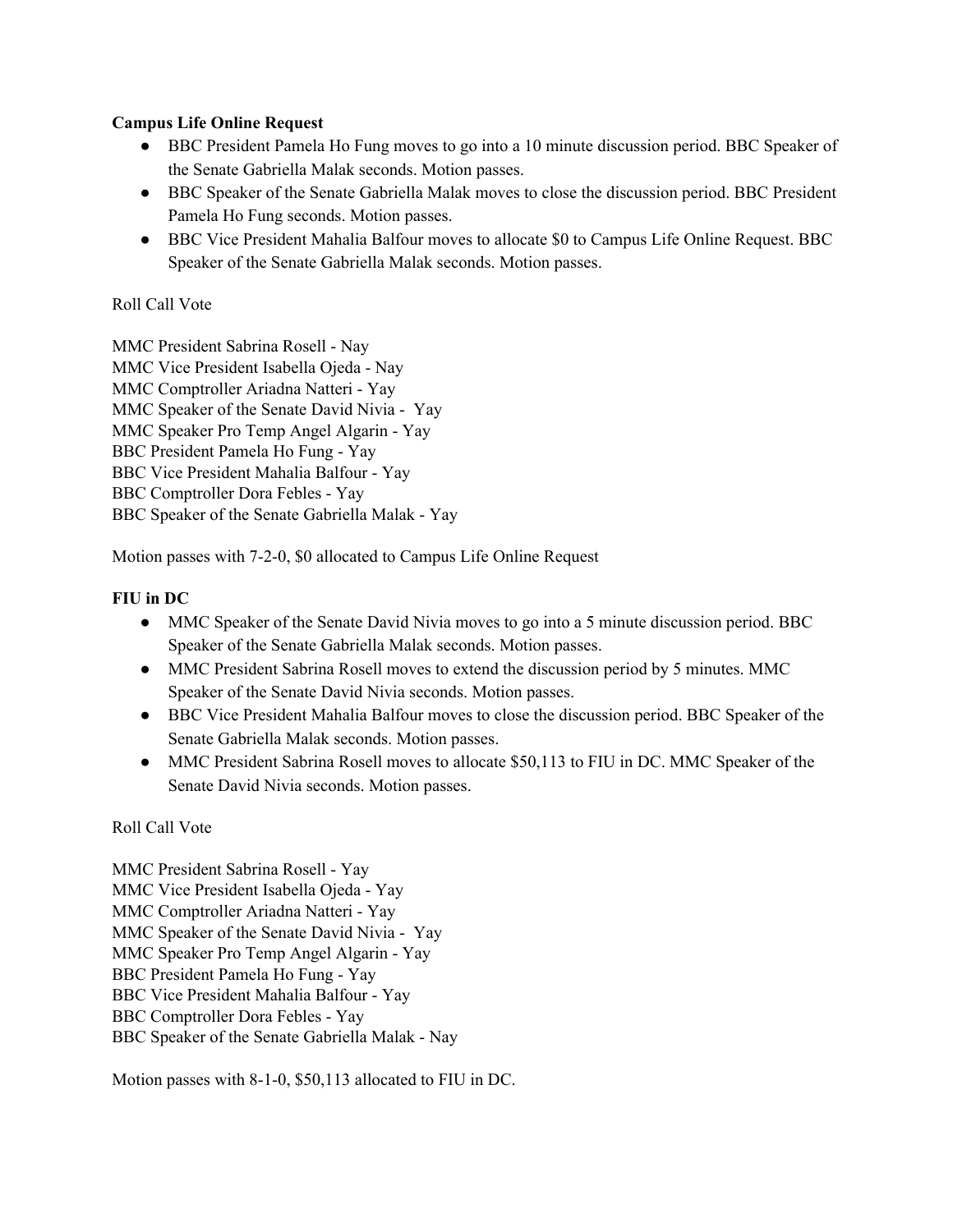#### **FIU in DC Online Request**

• MMC President Sabrina Rosell moves to allocate \$1,055 to FIU in DC Online Request. MMC Speaker of the Senate David Nivia seconds. Motion passes.

#### Roll Call Vote

MMC President Sabrina Rosell - Yay MMC Vice President Isabella Ojeda - Yay MMC Comptroller Ariadna Natteri - Yay MMC Speaker of the Senate David Nivia - Yay MMC Speaker Pro Temp Angel Algarin - Yay BBC President Pamela Ho Fung - Yay BBC Vice President Mahalia Balfour - Yay BBC Comptroller Dora Febles - Yay BBC Speaker of the Senate Gabriella Malak - Yay

Motion passes with 9-0-0, \$1,055 allocated to FIU in DC Online Request.

## **National First Generation Week**

- BBC President Pamela Ho Fung moves to go into a 10 minute discussion period. BBC Speaker of the Senate Gabriella Malak seconds. Motion passes.
- MMC President Sabrina Rosell moves to close the discussion period. BBC President Pamela Ho Fung seconds. Motion passes
- MMC President Sabrina Rosell moves to table National First Generation Week until we get further information. BBC Speaker of the Senate Gabriella Malak seconds. Motion passes.
- BBC President Pamela Ho Fung moves to allocate \$7,000 to National First Generation Week. BBC Vice President Mahalia Balfour seconds. Motion passes.

#### Roll Call Vote

MMC President Sabrina Rosell - Yay MMC Vice President Isabella Ojeda - Yay MMC Comptroller Ariadna Natteri - Yay MMC Speaker of the Senate David Nivia - Yay MMC Speaker Pro Temp Angel Algarin - Yay BBC President Pamela Ho Fung - Yay BBC Vice President Mahalia Balfour - Yay BBC Comptroller Dora Febles - Yay BBC Speaker of the Senate Gabriella Malak - Yay

Motion passes with 9-0-0, \$7,000 allocated to National First Generation Week.

MMC President Sabrina Rosell moves to go into a 10 minute recess. MMC Speaker of the Senate David Nivia seconds. Motion passes.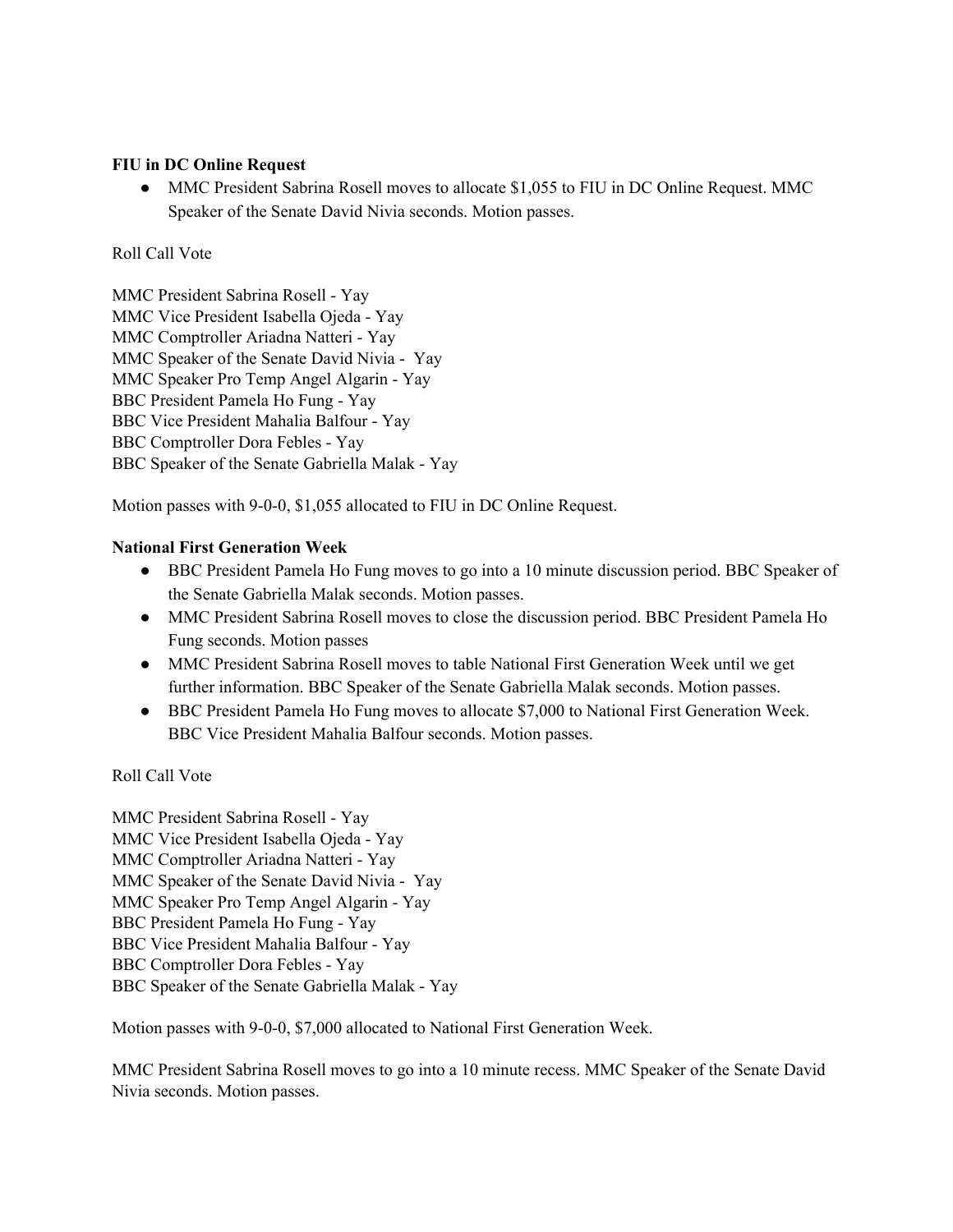#### MMC Comptroller Ariadna Natteri calls for roll call

Roll Call for Quorum

MMC President Sabrina Rosell - Present MMC Vice President Isabella Ojeda - Present MMC Comptroller Ariadna Natteri - Present MMC Speaker of the Senate David Nivia - Present MMC Speaker Pro Temp Angel Algarin - Present BBC President Pamela Ho Fung - Present BBC Vice President Mahalia Balfour - Present BBC Comptroller Dora Febles - Present BBC Speaker of the Senate Gabriella Malak - Present

#### Quorum established

#### **Disability Resource Center**

- MMC Speaker of the Senate David Nivia moves to go into a 5 minute discussion period. MMC President Sabrina Rosell seconds. Motion passes.
- MMC Speaker Pro Tempore Angel Algarin moves to close the discussion period. MMC Speaker of the Senate David Nivia seconds. Motion passes
- MMC President Sabrina Rosell moves to go into a 5 minute discussion. MMC Speaker of the Senate David Nivia seconds. Motion passes.
- BBC President Pamela Ho Fung moves to close the discussion period. MMC President Sabrina Rosell seconds. Motion passes.
- BBC President Pamela Ho Fung moves to allocate \$2,000 to the Disability Resource Center. BBC Speaker of the Senate Gabriella Malak seconds. Motion striked by MMC Comptroller Ariadna **Natteri**
- MMC Speaker Pro Tempore Angel Algarin moves to allocate \$2,194. BBC Speaker of the Senate Gabriella Malak seconds. Motion psses.

#### Roll Call Vote

MMC President Sabrina Rosell - Yay MMC Vice President Isabella Ojeda - Yay MMC Comptroller Ariadna Natteri - Yay MMC Speaker of the Senate David Nivia - Yay MMC Speaker Pro Temp Angel Algarin - Yay BBC President Pamela Ho Fung - Yay BBC Vice President Mahalia Balfour - Yay BBC Comptroller Dora Febles - Yay BBC Speaker of the Senate Gabriella Malak - Yay

Motion passes with 9-0-0; \$2,194 allocated to the Disability Resource Center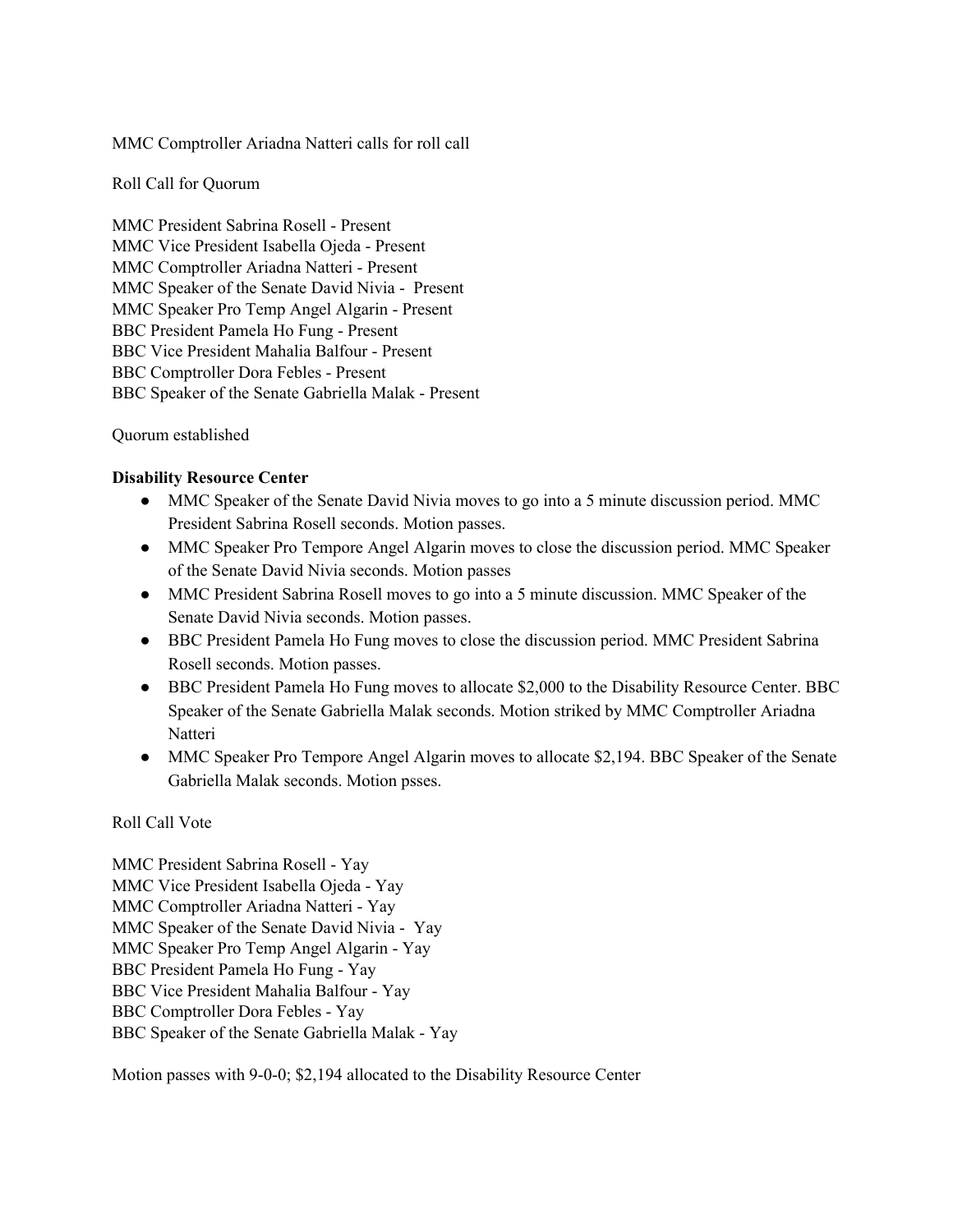• BBC Comptroller Dora Febles moves to add proviso to ensure that \$2,080 is used for the group photo at BBC and MMC. Malak seconds. Motion passes.

## Roll Call Vote

MMC President Sabrina Rosell - Yay MMC Vice President Isabella Ojeda - Yay MMC Comptroller Ariadna Natteri - Yay MMC Speaker of the Senate David Nivia - Yay MMC Speaker Pro Temp Angel Algarin - Nay BBC President Pamela Ho Fung - Yay BBC Vice President Mahalia Balfour - Yay BBC Comptroller Dora Febles - Yay BBC Speaker of the Senate Gabriella Malak - Yay

Motion passes with 8-1-0

#### **FIU McNair Scholars Research Conference**

- MMC President Sabrina Rosell moves to go into a 5 minute discussion period. BBC President Pamela Ho Fung seconds. Motion passes.
- MMC Speaker Pro Tempore Angel Algarin moves to close the discussion period. BBC President Pamela Ho Fung seconds. Motion passes.
- MMC Speaker Pro Tempore Angel Algarin moves to allocate \$0 to the FIU McNair Scholars Research Conference. BBC President Pamela Ho Fung seconds. Motion passes.

## Roll Call Vote

MMC President Sabrina Rosell - Yay MMC Vice President Isabella Ojeda - Yay MMC Comptroller Ariadna Natteri - Yay MMC Speaker of the Senate David Nivia - Yay MMC Speaker Pro Temp Angel Algarin - Yay BBC President Pamela Ho Fung - Yay BBC Vice President Mahalia Balfour - Yay BBC Comptroller Dora Febles - Yay BBC Speaker of the Senate Gabriella Malak - Yay

Motion passes with 9-0-0; \$0 allocated to the FIU McNair Scholars Research Conference

MMC Speaker Pro Tempore Angel Algarin moves to add proviso language that states that the conference would be added to the FIU SGA Room Rental agreement. BBC Speaker of the Senate Gabriella Malak seconds. Motion passes.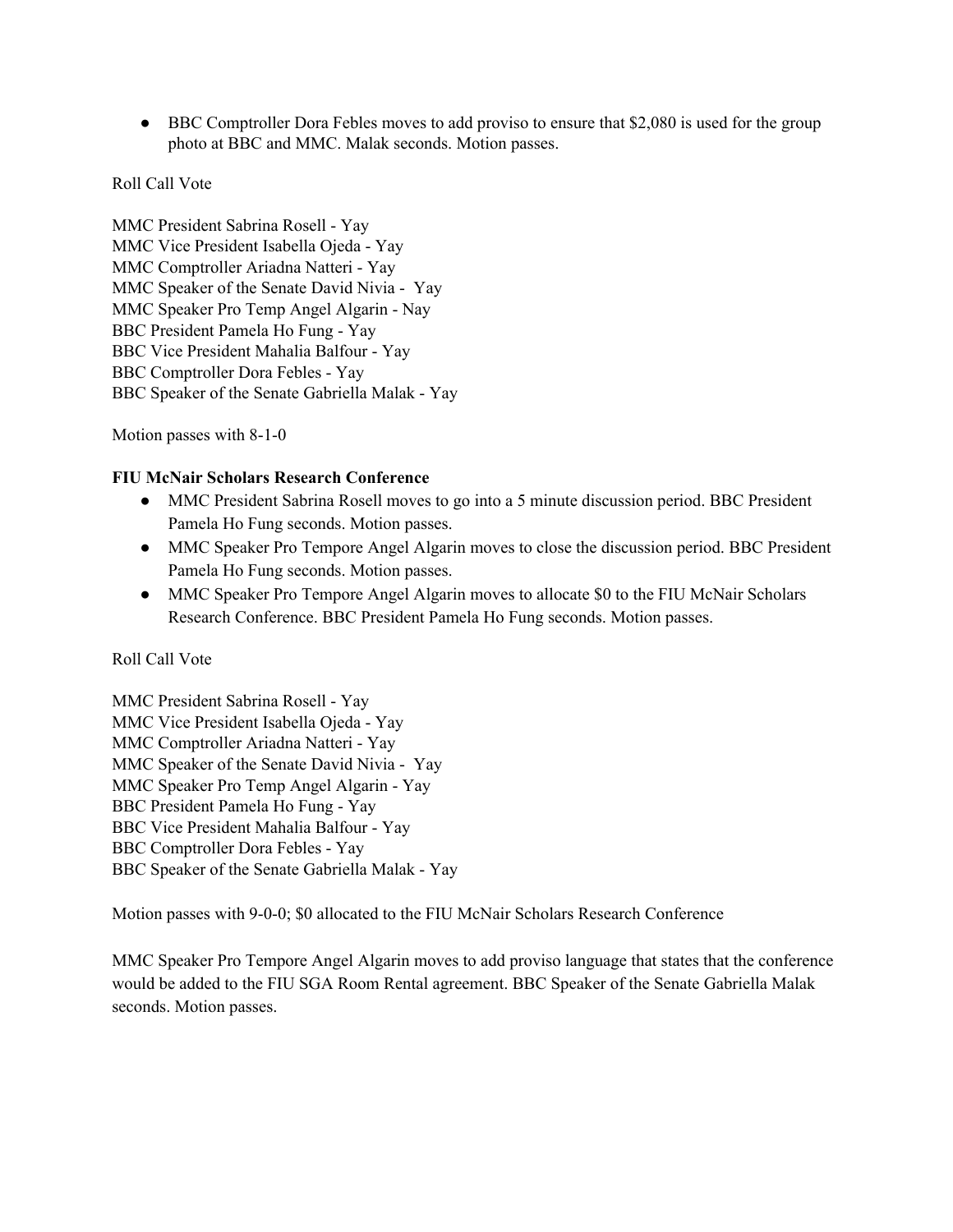Roll Call Vote

MMC President Sabrina Rosell - Yay MMC Vice President Isabella Ojeda - Yay MMC Comptroller Ariadna Natteri - Yay MMC Speaker of the Senate David Nivia - Yay MMC Speaker Pro Temp Angel Algarin - Yay BBC President Pamela Ho Fung - Yay BBC Vice President Mahalia Balfour - Yay BBC Comptroller Dora Febles - Yay BBC Speaker of the Senate Gabriella Malak - Yay

Motion passes with 9-0-0

## **Student Tailgate**

- BBC President Pamela Ho Fung moves to go into a 5 minute discussion period. MMC Speaker of the Senate David Nivia seconds. Motion passes.
- BBC President Pamela Ho Fung moves to close the discussion period. MMC Speaker Pro Tempore Angel Algarin seconds. Motion passes.
- MMC Speaker of the Senate David Nivia moves to allocate \$5,158 to Student Tailgate. BBC President Pamela Ho Fung seconds. Motion passes.

## Roll Call Vote

MMC President Sabrina Rosell - Yay MMC Vice President Isabella Ojeda - Yay MMC Comptroller Ariadna Natteri - Yay MMC Speaker of the Senate David Nivia - Yay MMC Speaker Pro Temp Angel Algarin - Yay BBC President Pamela Ho Fung - Yay BBC Vice President Mahalia Balfour - Yay BBC Comptroller Dora Febles - Yay BBC Speaker of the Senate Gabriella Malak - Yay

Motion passes with 9-0-0, \$5,158 allocated to Student Tailgate.

## **Panther Connect Challenge**

- BBC President Pamela Ho Fung moves to go into a 15 minute discussion period. MMC Vice President Isabella Ojeda seconds. Motion passes.
- MMC Speaker of the Senate David Nivia moves to close the discussion period. MMC President Sabrina Rosell seconds. Motion passes.
- MMC Speaker of the Senate David Nivia moves to allocate \$2,000 to Panther Connect Challenge. BBC Vice President Mahalia Balfour seconds. MMC Speaker of the Senate David Nivia resend his motion.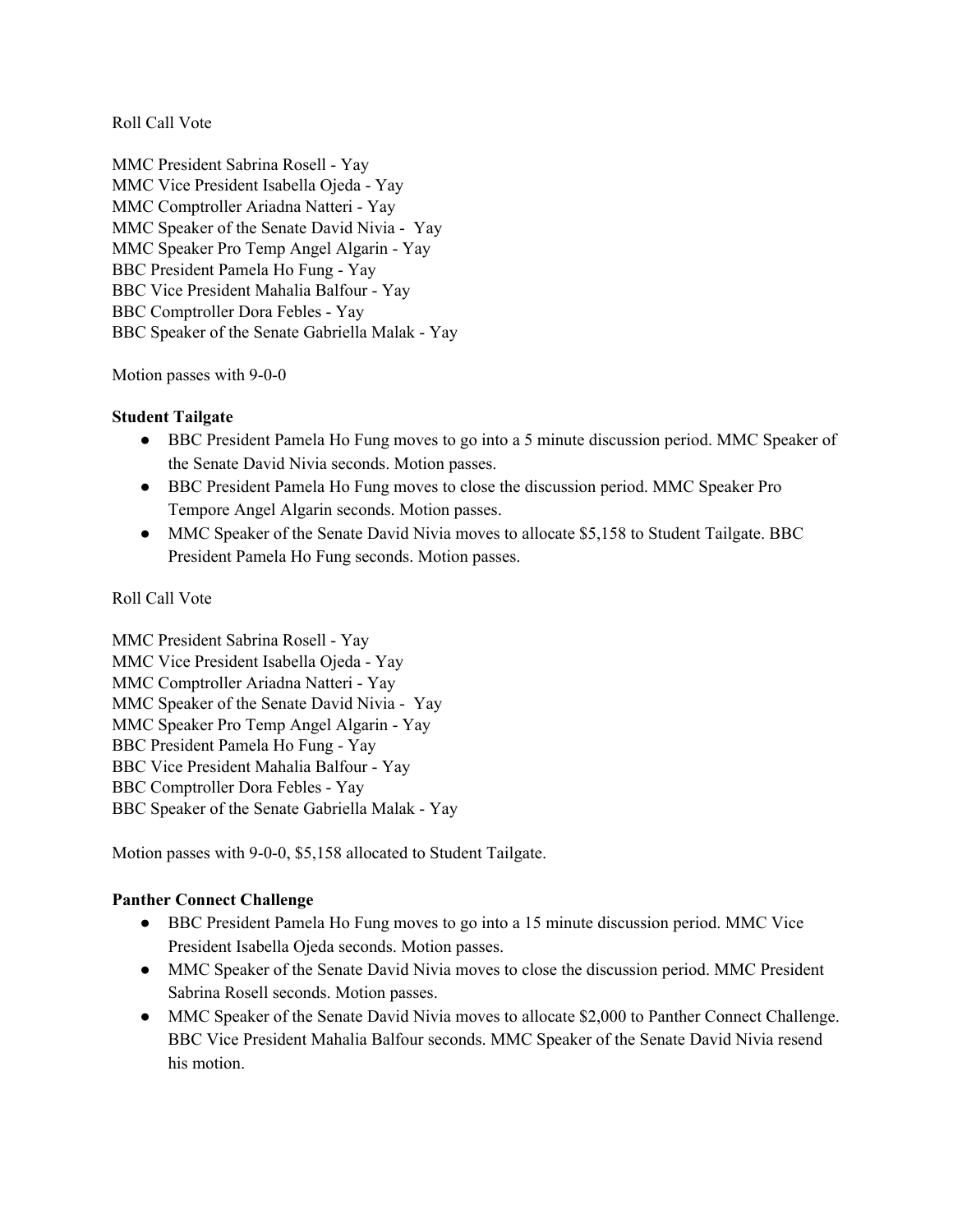• MMC Speaker of the Senate David Nivia moves to allocate \$2,110 to Panther Connect Challenge. BBC Vice President Mahalia Balfour seconds. Motion passes.

## Roll Call Vote

MMC President Sabrina Rosell - Nay MMC Vice President Isabella Ojeda - Nay MMC Comptroller Ariadna Natteri - Nay MMC Speaker of the Senate David Nivia - Yay MMC Speaker Pro Temp Angel Algarin - Nay BBC President Pamela Ho Fung - Yay BBC Vice President Mahalia Balfour - Yay BBC Comptroller Dora Febles - Yay BBC Speaker of the Senate Gabriella Malak - Nay

Motion fails with 4-5-0

- MMC President Sabrina Rosell moves to allocate \$3,000 to Panther Connect Challenge. MMC Vice President Isabella Ojeda seconds. Motion fails
- MMC Speaker Pro Tempore Angel Algarin moves to allocate \$2,600 to Panther Connect Challenge. MMC President Sabrina Rosell seconds. Motion fails
- MMC Speaker of the Senate David Nivia moves to allocate \$2,500 to Panther Connect Challenge. MMC Speaker Pro Tempore Angel Algarin seconds. Motion passes.

## Roll Call Vote

MMC President Sabrina Rosell - Nay MMC Vice President Isabella Ojeda - Nay MMC Comptroller Ariadna Natteri - Yay MMC Speaker of the Senate David Nivia - Yay MMC Speaker Pro Temp Angel Algarin - Yay BBC President Pamela Ho Fung - Yay BBC Vice President Mahalia Balfour - Yay BBC Comptroller Dora Febles - Yay BBC Speaker of the Senate Gabriella Malak - Yay

Motion passes with 7-2-0; \$2,500 allocated to Panther Connect Challenge

MMC Speaker of the Senate David Nivia moves to add proviso language to say \$2,000 to be used for the purchase of swipe machines and the remaining to be allocated at discretion of the requestor. BBC Speaker of the Senate Gabriella Malak seconds.

## Roll Call Vote

MMC President Sabrina Rosell - Yay MMC Vice President Isabella Ojeda - Yay MMC Comptroller Ariadna Natteri - Yay MMC Speaker of the Senate David Nivia - Yay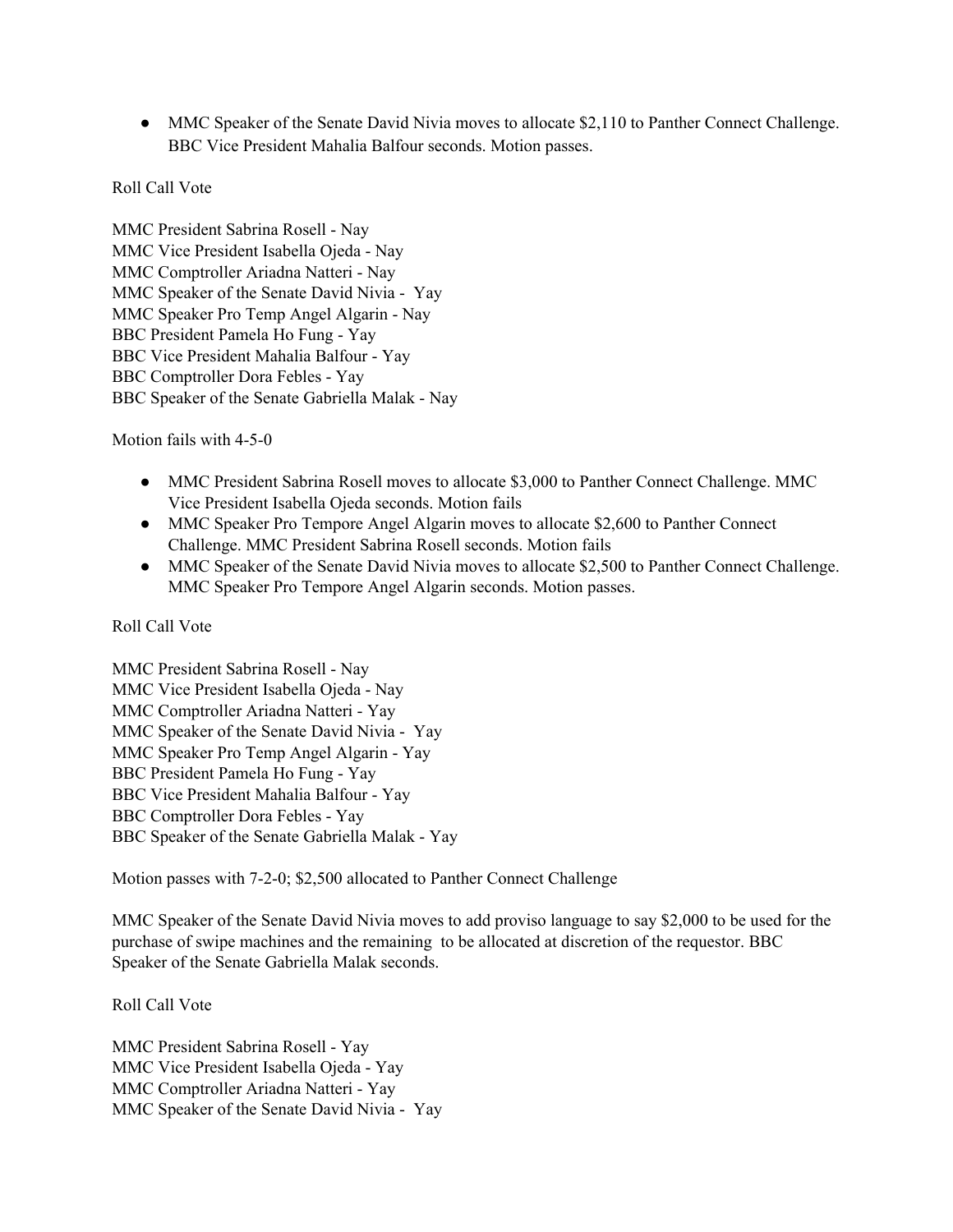MMC Speaker Pro Temp Angel Algarin - Yay BBC President Pamela Ho Fung - Yay BBC Vice President Mahalia Balfour - Yay BBC Comptroller Dora Febles - Yay BBC Speaker of the Senate Gabriella Malak - Yay

Motion passes with 9-0-0

#### **Student Affairs Finance Personnel**

- BBC Vice President Mahalia Balfour moves to go into a 10 minute discussion period. BBC Speaker of the Senate Gabriella Malak seconds. Motion passes.
- MMC Speaker Pro Tempore Angel Algarin moves to close the discussion period. BBC Speaker of the Senate Gabriella Malak seconds. Motion passes.
- MMC Speaker Pro Tempore Angel Algarin moves to allocate \$0 to Student Affairs Finance Personnel. BBC Speaker of the Senate Gabriella Malak seconds. Motion passes.

## Roll Call Vote

MMC President Sabrina Rosell - Yay MMC Vice President Isabella Ojeda - Yay MMC Comptroller Ariadna Natteri - Nay MMC Speaker of the Senate David Nivia - Yay MMC Speaker Pro Temp Angel Algarin - Yay BBC President Pamela Ho Fung - Yay BBC Vice President Mahalia Balfour - Yay BBC Comptroller Dora Febles - Nay BBC Speaker of the Senate Gabriella Malak - Yay

Motion passes with 7-2-0, \$0 allocated to Student Affairs Finance Personnel

BBC Vice President Mahalia Balfour moves for recess till 1:15PM. BBC Speaker of the Senate Gabriella Malak seconds. Motion passes.

MMC Comptroller Ariadna Natteri calls the meeting to order at 1:16pm

Roll Call for Quorum

MMC President Sabrina Rosell - Absent MMC Vice President Isabella Ojeda - Present MMC Comptroller Ariadna Natteri - Present MMC Speaker of the Senate David Nivia - Present MMC Speaker Pro Temp Angel Algarin - Present BBC President Pamela Ho Fung - Present BBC Vice President Mahalia Balfour - Present BBC Comptroller Dora Febles - Present BBC Speaker of the Senate Gabriella Malak - Absent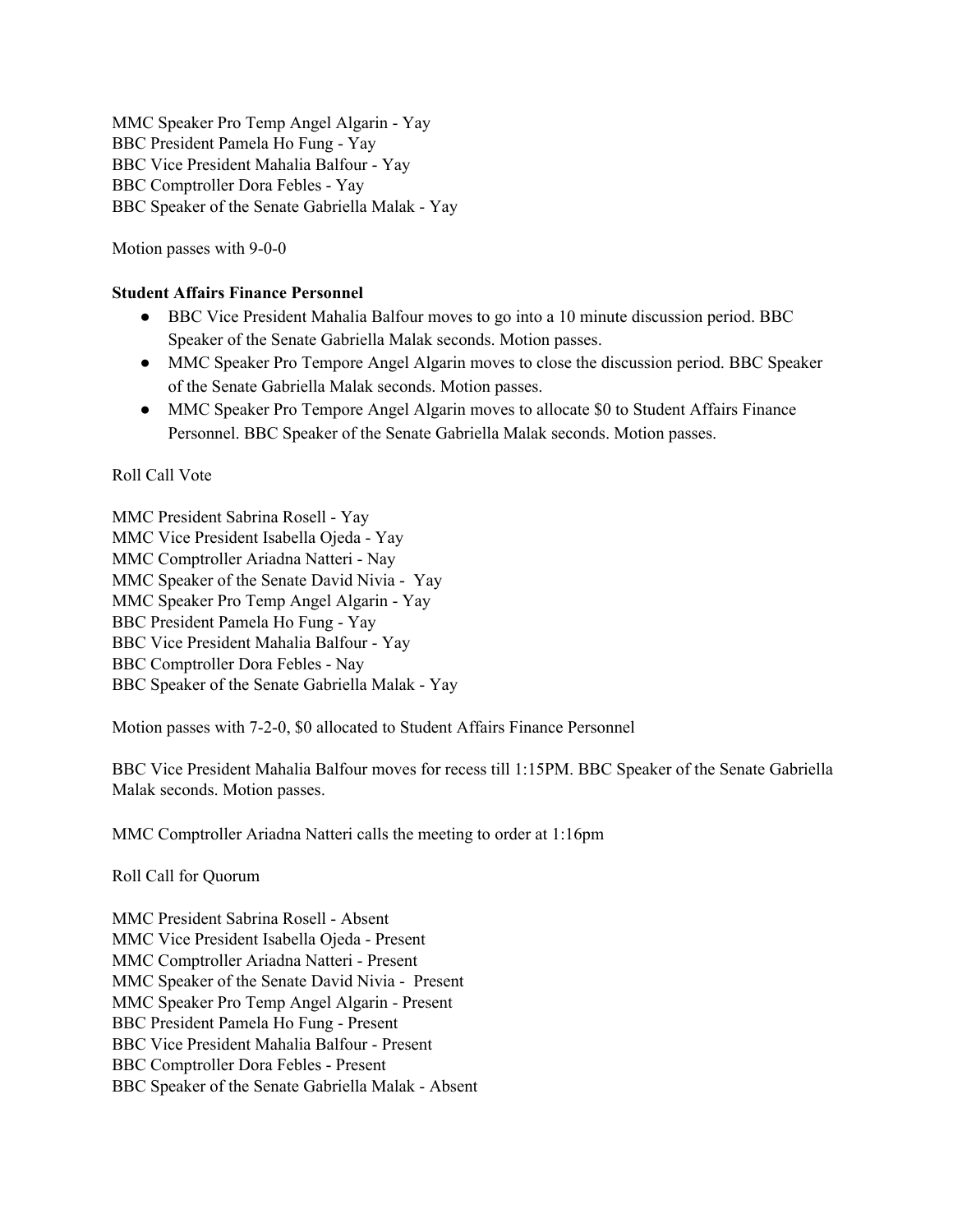#### Quorum established

#### **Student Ambassadors**

- BBC Vice President Mahalia Balfour moves to go into a 10 minute discussion period. MMC Speaker of the Senate David Nivia seconds. Motion passes.
- MMC President Sabrina Rosell moves to extend time by 10 minutes. MMC Speaker of the Senate David Nivia seconds. Motion passes.
- MMC Speaker of the Senate David Nivia moves to close the discussion period. MMC President Sabrina Rosell seconds. Motion passes
- BBC Vice President Mahalia Balfour moves to allocate \$30,000 to Student Ambassadors. MMC President Sabrina Rosell seconds. Motion passes.

#### Roll Call Vote

MMC President Sabrina Rosell - Yay MMC Vice President Isabella Ojeda - Yay MMC Comptroller Ariadna Natteri - Yay MMC Speaker of the Senate David Nivia - Nay MMC Speaker Pro Temp Angel Algarin - Yay BBC President Pamela Ho Fung - Yay BBC Vice President Mahalia Balfour - Yay BBC Comptroller Dora Febles - Yay BBC Speaker of the Senate Gabriella Malak - Yay

Motion passes with 8-1-0; \$30,000 allocated to Student Ambassadors.

BBC Vice President Mahalia Balfour moves to go into a 5 minute discussion period. BBC Speaker of the Senate Gabriella Malak seconds. Motion passes.

BBC Vice President Mahalia Balfour moves for proviso language to incorporate the Student Ambassadors in having a day of giving in each campus and rotate monthly meetings. BBC Speaker of the Senate Gabriella Malak seconds. Motion passes

Roll Call Vote

MMC President Sabrina Rosell - Yay MMC Vice President Isabella Ojeda - Yay MMC Comptroller Ariadna Natteri - Yay MMC Speaker of the Senate David Nivia - Yay MMC Speaker Pro Temp Angel Algarin - Yay BBC President Pamela Ho Fung - Yay BBC Vice President Mahalia Balfour - Yay BBC Comptroller Dora Febles - Yay BBC Speaker of the Senate Gabriella Malak - Yay

Motion passes with 9-0-0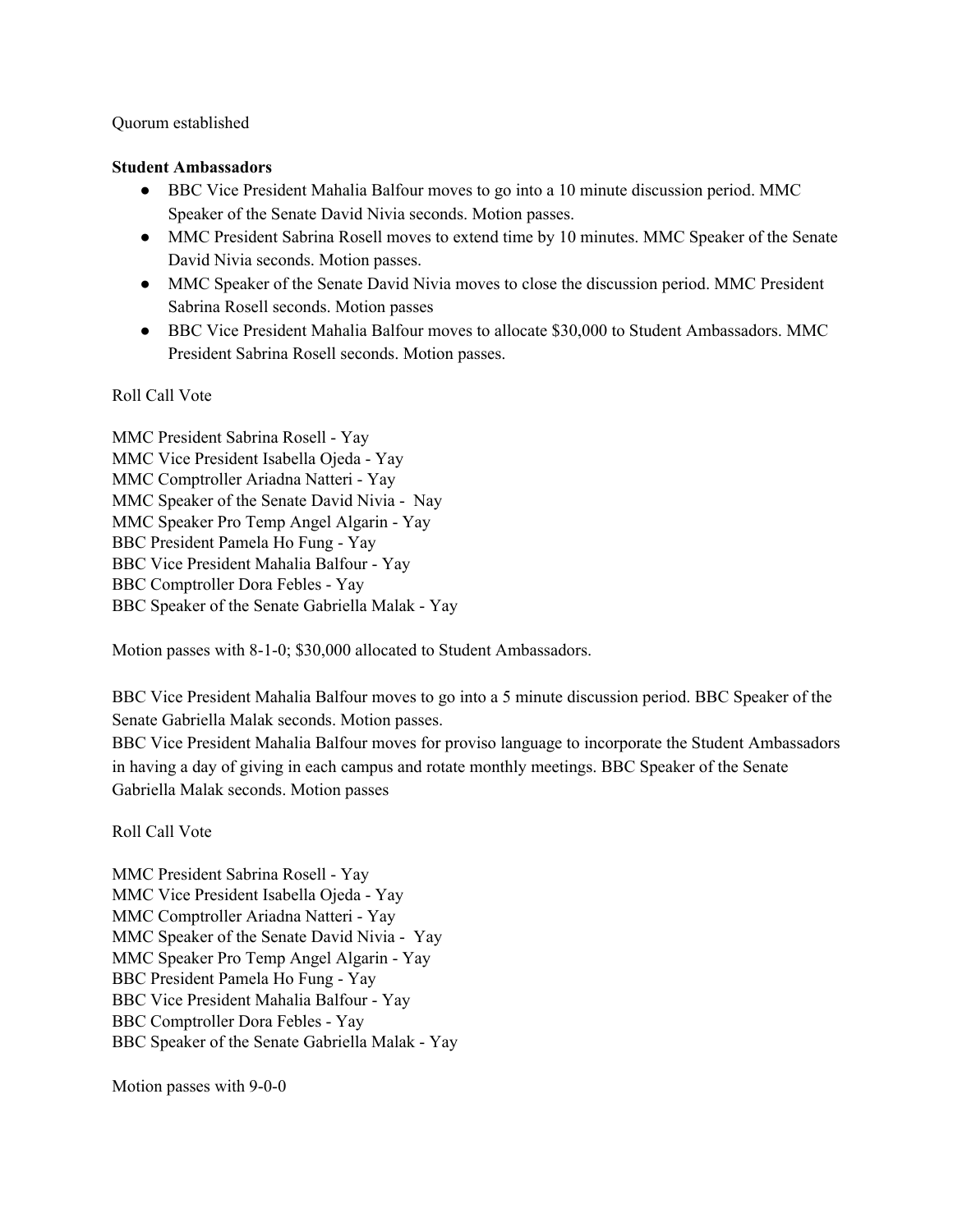MMC President Sabrina Rosell moves to amend her vote for Student Finance Personnel to change her vote. MMC Vice President Isabella Ojeda.

Roll Call Vote

MMC President Sabrina Rosell - Yay MMC Vice President Isabella Ojeda - Yay MMC Comptroller Ariadna Natteri - Nay MMC Speaker of the Senate David Nivia - Nay MMC Speaker Pro Temp Angel Algarin - Nay BBC President Pamela Ho Fung - Nay BBC Vice President Mahalia Balfour - Nay BBC Comptroller Dora Febles - Nay BBC Speaker of the Senate Gabriella Malak - Nay

Motion fails with 2-7-0

## **CLS - Roarthon, Alternative Breaks, Relay for Life**

- BBC Vice President Mahalia Balfour moves to go into a 15 minute discussion period. Malak seconds. Motion passes
- MMC Speaker of the Senate David Nivia moves to extend the discussion period by 5 minutes. BBC Speaker of the Senate Gabriella Malak seconds. Motion passes
- MMC Speaker of the Senate David Nivia moves to have a 5 minute discussion on budgets. BBC Vice President Mahalia Balfour seconds. Motion passes.
- MMC Speaker of the Senate David Nivia moves to extend the discussion period by 5 minutes. BBC Speaker of the Senate Gabriella Malak seconds. Motion passes.
- MMC Speaker Pro Tempore Angel Algarin moves to allocate \$84,400 to CLS Roarthon, Alternative Breaks, and Relay for Life.

Roll Call Vote

MMC President Sabrina Rosell - Nay MMC Vice President Isabella Ojeda - Nay MMC Comptroller Ariadna Natteri - Yay MMC Speaker of the Senate David Nivia - Yay MMC Speaker Pro Temp Angel Algarin - Yay BBC President Pamela Ho Fung - Yay BBC Vice President Mahalia Balfour - Abstain BBC Comptroller Dora Febles - Nay BBC Speaker of the Senate Gabriella Malak - Abstain

Motion fails 4-2-3

MMC Speaker Pro Tempore Angel Algarin moves to close discussion period. MMC President Sabrina Rosell seconds. Motion fails. Discussion extends to 5 minutes.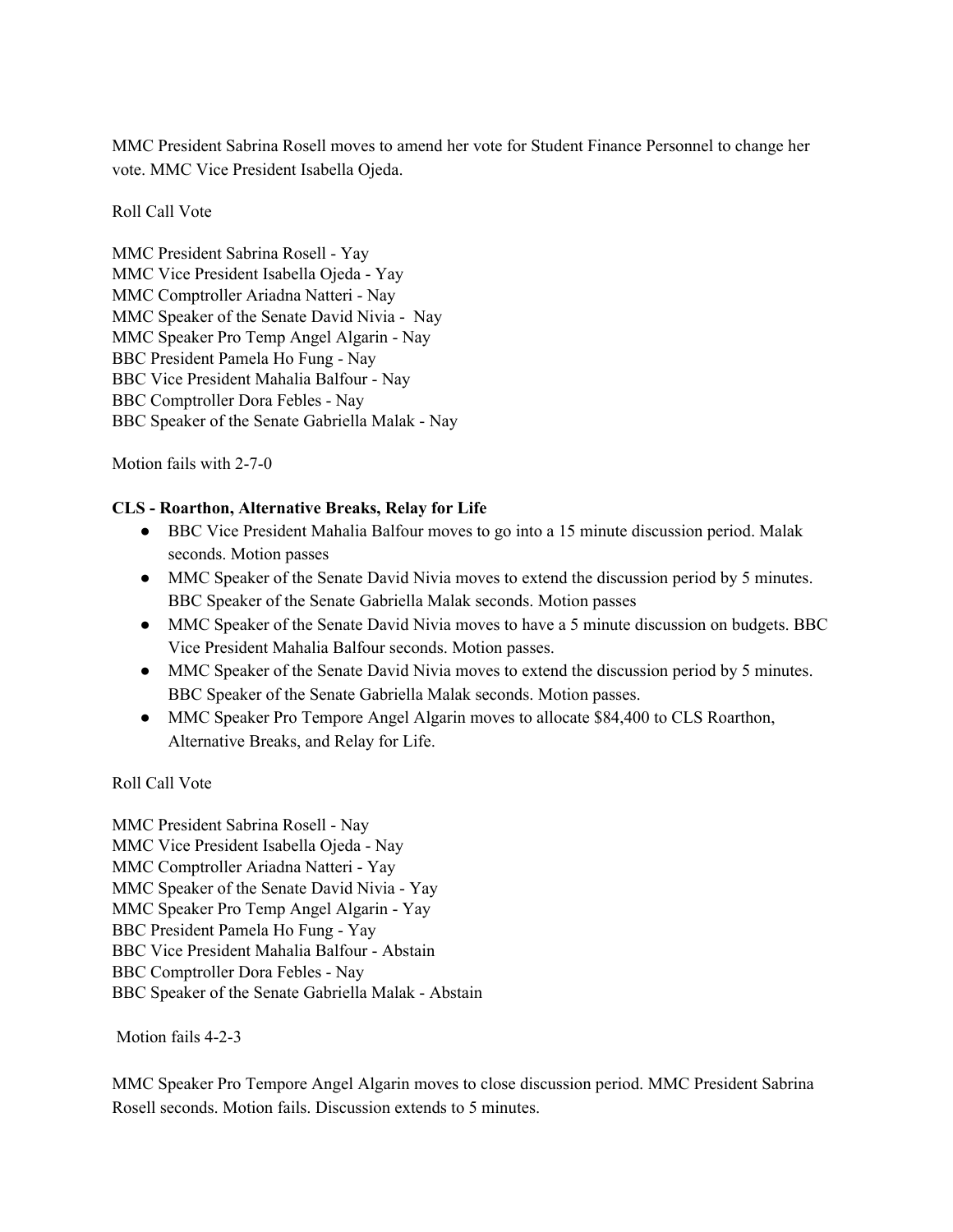MMC Speaker of the Senate David Nivia moves to have a 5 minute recess. BBC Speaker of the Senate Gabriella Malak seconds. Motion passes MMC Comptroller Ariadna Natteri calls the meeting to order at 2:56pm MMC Speaker of the Senate David Nivia moves to allocate \$91,005 to CLS Roarthon, Alternative Breaks, and Relay for Life . BBC Speaker of the Senate Gabriella Malak seconds. Motion passes.

#### Roll Call Vote

MMC President Sabrina Rosell -Yay MMC Vice President Isabella Ojeda - Yay MMC Comptroller Ariadna Natteri - Yay MMC Speaker of the Senate David Nivia - Yay MMC Speaker Pro Temp Angel Algarin - BBC President Pamela Ho Fung -Yay BBC Vice President Mahalia Balfour - Abstain BBC Comptroller Dora Febles - Yay BBC Speaker of the Senate Gabriella Malak - Abstain

Motion passes with ; \$91,005 allocated to CLS Roarthon, Alternative Breaks, and Relay for Life

Motion to proviso Relay for Life \$589,000, Roarthon \$20,365 and Alternative Breaks \$60,000

Roll Call Vote

MMC President Sabrina Rosell - Yay MMC Vice President Isabella Ojeda - Yay MMC Comptroller Ariadna Natteri - Yay MMC Speaker of the Senate David Nivia - Yay MMC Speaker Pro Temp Angel Algarin - Yay BBC President Pamela Ho Fung -Yay BBC Vice President Mahalia Balfour - Abstain BBC Comptroller Dora Febles - Yay BBC Speaker of the Senate Gabriella Malak - Abstain

Motion passes with 7-0-2

BBC President Pamela Ho Fung moves for proviso that this allocation is based on the condition that alternative breaks will observe a minimum 4-1 MMC to BBC ratio on every express, local and international trip that takes place per semester. BBC Speaker of the Senate Gabriella Malak seconds. Motion passes.

Roll Call Vote

MMC President Sabrina Rosell -Nay MMC Vice President Isabella Ojeda - Nay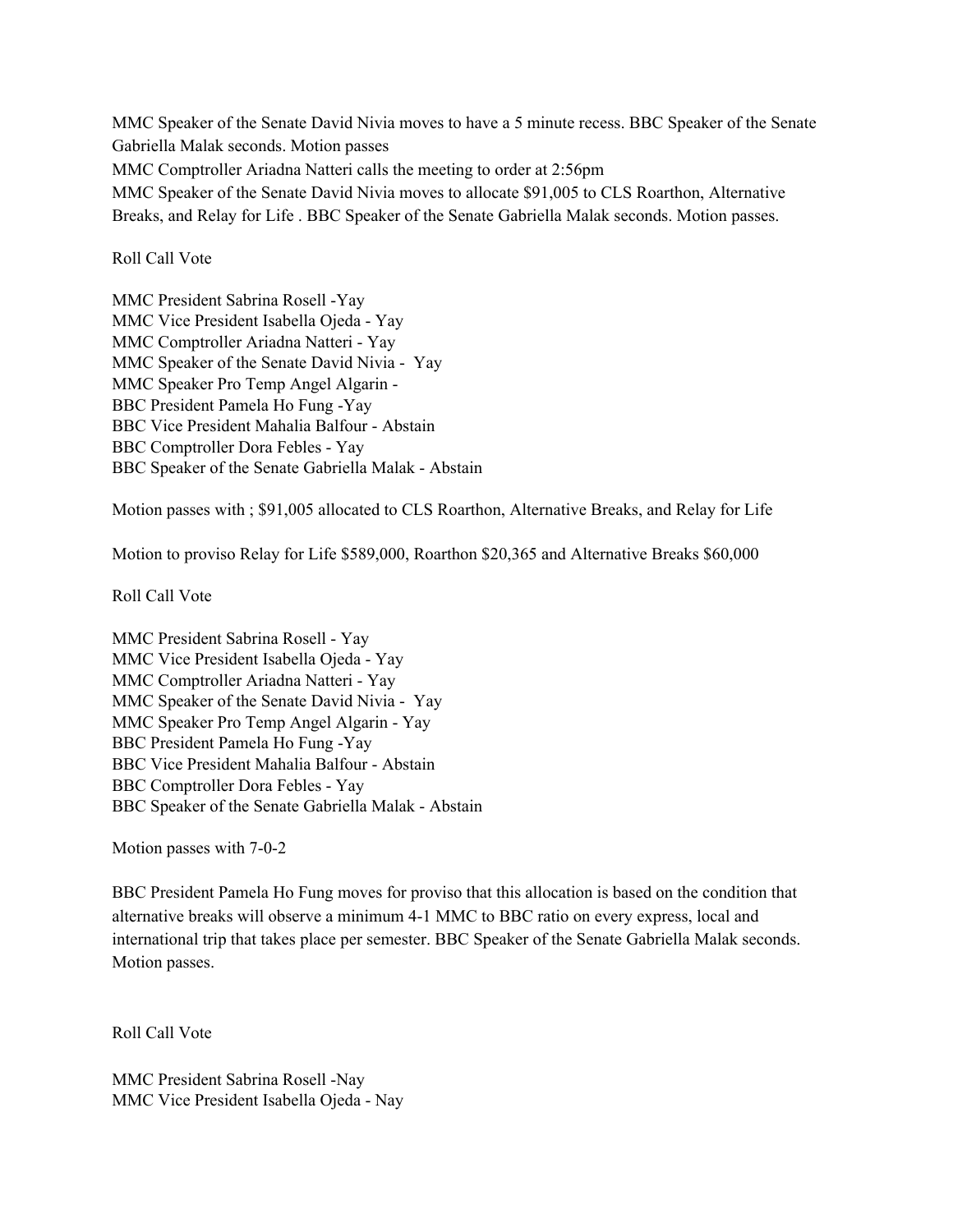MMC Comptroller Ariadna Natteri - Nay MMC Speaker of the Senate David Nivia - Nay MMC Speaker Pro Temp Angel Algarin - Nay BBC President Pamela Ho Fung - Nay BBC Vice President Mahalia Balfour - Abstain BBC Comptroller Dora Febles - Nay BBC Speaker of the Senate Gabriella Malak - Abstain

Motion fails with 0-7-2

## **Room Rental**

- MMC Speaker of the Senate David Nivia moves to have a 5 minute discussion period. BBC Speaker of the Senate Gabriella Malak seconds. Motion passes.
- BBC President Pamela Ho Fung moves to extend the discussion period by 10 minutes. BBC Vice President Mahalia Balfour seconds. Motion passes
- MMC Speaker Pro Tempore Angel Algarin moves to allocate \$422,000 to Room Rental agreement. MMC President Sabrina Rosell seconds. Motion passes.

#### Roll Call Vote

MMC President Sabrina Rosell - Yay MMC Vice President Isabella Ojeda - Yay MMC Comptroller Ariadna Natteri - Yay MMC Speaker of the Senate David Nivia - Yay MMC Speaker Pro Temp Angel Algarin - Yay BBC President Pamela Ho Fung - Yay BBC Vice President Mahalia Balfour - Yay BBC Comptroller Dora Febles - Yay BBC Speaker of the Senate Gabriella Malak - Yay

Motion passes with 9-0-0; \$422,000 allocated to Room Rental agreement

MMC Speaker Pro Tempore Angel Algarin moves to add proviso stating that any room agreement budget in FY 19-20 will be rolled over to FY 20-21 agreement. The Mcnair Conference, Roarthon, and the National First Generation Week Celebration will be added to the room rental.

## Roll Call Vote

MMC President Sabrina Rosell - Yay MMC Vice President Isabella Ojeda - Yay MMC Comptroller Ariadna Natteri - Yay MMC Speaker of the Senate David Nivia - Yay MMC Speaker Pro Temp Angel Algarin - Yay BBC President Pamela Ho Fung -Yay BBC Vice President Mahalia Balfour - Yay BBC Comptroller Dora Febles - Yay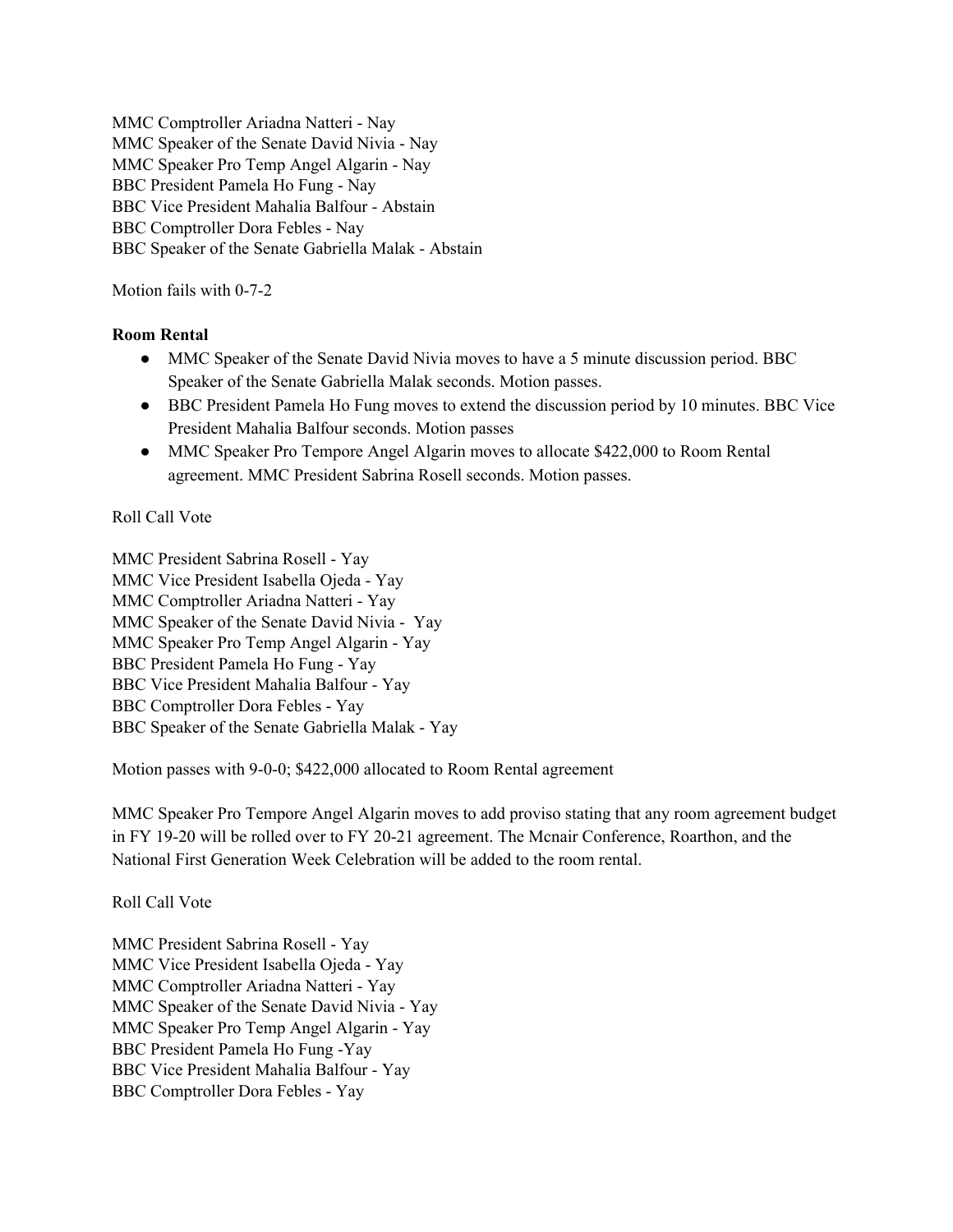BBC Speaker of the Senate Gabriella Malak - Yay

Motion passes 9-0-0

## **Center for Student Engagement**

- MMC Speaker of the Senate David Nivia moves to have a 5 minute discussion period. BBC Speaker of the Senate Gabriella Malak seconds. Motion passes.
- BBC Vice President Mahalia Balfour moves to close the discussion period. BBC Speaker of the Senate Gabriella Malak seconds. Motion passes.
- BBC Vice President Mahalia Balfour moves to allocate \$10,000 to the Center for Student Engagement. BBC President Pamela Ho Fung seconds. Motion passes

Roll Call Vote

MMC President Sabrina Rosell - Yay MMC Vice President Isabella Ojeda - Yay MMC Comptroller Ariadna Natteri - Yay MMC Speaker of the Senate David Nivia - Nay MMC Speaker Pro Temp Angel Algarin - Nay BBC President Pamela Ho Fung - Yay BBC Vice President Mahalia Balfour - Yay BBC Comptroller Dora Febles - Yay BBC Speaker of the Senate Gabriella Malak - Yay

Motion passes with 7-2-0; \$10,000 allocated to the Center for Student Engagement

# **FIU Online**

- BBC Speaker of the Senate Gabriella Malak moves to go into a 5 minute discussion period. MMC President Sabrina Rosell seconds. Motion passes.
- BBC Vice President Mahalia Balfour moves to close the discussion period. MMC Speaker of the Senate David Nivia. Motion passes
- MMC Speaker of the Senate David Nivia moves to allocate \$145,000 to FIU Online. MMC President Sabrina Rosell seconds. Motion passes

Roll Call Vote

MMC President Sabrina Rosell -Yay MMC Vice President Isabella Ojeda -Yay MMC Comptroller Ariadna Natteri - Yay MMC Speaker of the Senate David Nivia - Yay MMC Speaker Pro Temp Angel Algarin - Yay BBC President Pamela Ho Fung -Yay BBC Vice President Mahalia Balfour - Yay BBC Comptroller Dora Febles - Yay BBC Speaker of the Senate Gabriella Malak - Yay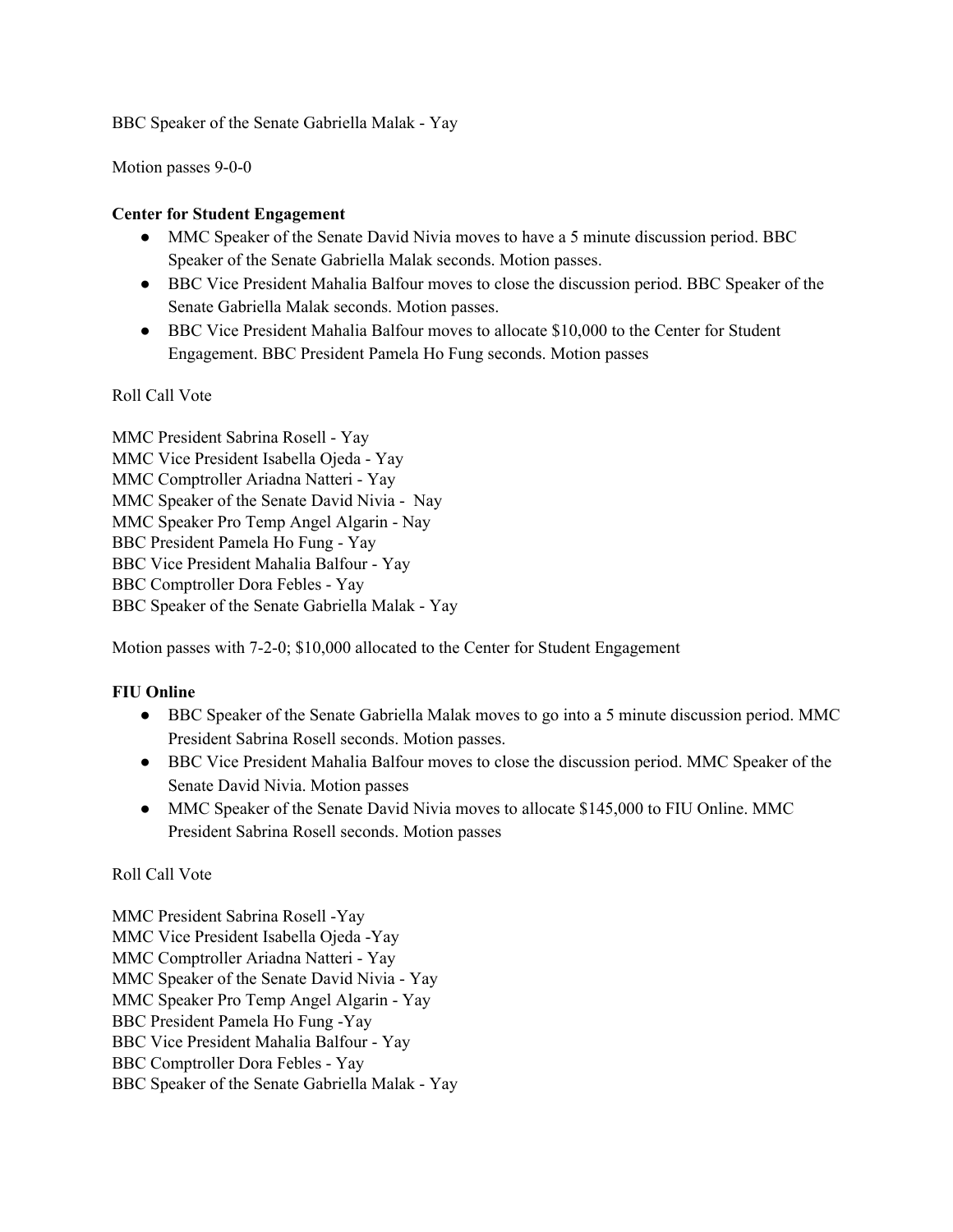Motion passes with 9-0-0; \$145,000 allocated to FIU Online

#### **Black Student Union**

- MMC Speaker of the Senate David Nivia moves to go into a 5 minute discussion period. BBC President Pamela Ho Fung seconds. Motion passes.
- BBC Vice President Mahalia Balfour moves to allocate \$150,000 to Black Student Union. MMC Speaker Pro Tempore Angel Algarin seconds. Motion passes.

#### Roll Call Vote

MMC President Sabrina Rosell - Yay MMC Vice President Isabella Ojeda - Yay MMC Comptroller Ariadna Natteri - Yay MMC Speaker of the Senate David Nivia - Nay MMC Speaker Pro Temp Angel Algarin - Yay BBC President Pamela Ho Fung - Yay BBC Vice President Mahalia Balfour - Yay BBC Comptroller Dora Febles - Yay BBC Speaker of the Senate Gabriella Malak - Yay

Motion passes with 9-1-0; \$150,000 allocated to Black Student Union

#### **Homecoming Council**

- MMC Speaker of the Senate David Nivia moves to go into a 5 minute discussion period. BBC Vice President Mahalia Balfour seconds. Motion passes.
- MMC President Sabrina Rosell moves to extend time by 5 minutes. MMC Speaker of the Senate David Nivia seconds. Motion passes.
- MMC President Sabrina Rosell moves to extend time by 10 minutes. BBC Vice President Mahalia Balfour seconds. Motion passes.
- The chair orders a recess subject to the call of the chair.
- Meeting called back to order at 4:36pm
- BBC Speaker of the Senate Gabriella Malak moves to table homecoming discussion until Thursday.

## **Homecoming Council Online**

#### **Orientation & Family Programs**

- MMC President Sabrina Rosell moves to go into a 5 minute discussion period. MMC Speaker Pro Tempore Angel Algarin seconds. Motion passes.
- MMC President Sabrina Rosell moves to extend time by 10 minutes. BBC Speaker of the Senate Gabriella Malak seconds. Motion passes.
- MMC Speaker Pro Tempore Angel Algarin moves to close the discussion period. MMC President Sabrina Rosell seconds. Motion passes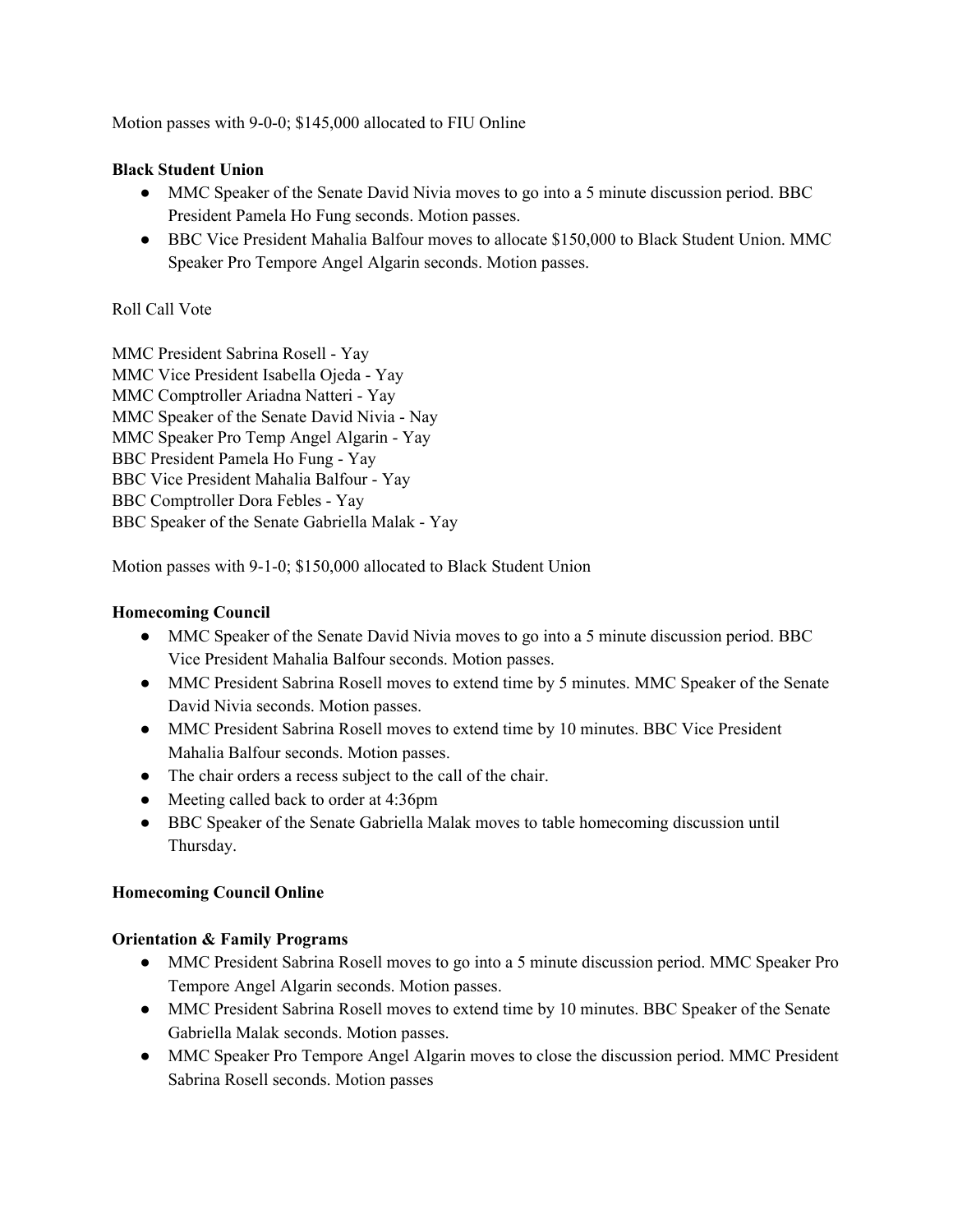• MMC Speaker of the Senate David Nivia moves to allocate \$189,900 including shared services to Orientation and Family Programs. MMC Speaker Pro Tempore Angel Algarin seconds. Motion passes.

Roll Call Vote

MMC President Sabrina Rosell - Yay MMC Vice President Isabella Ojeda -Yay MMC Comptroller Ariadna Natteri - Yay MMC Speaker of the Senate David Nivia - Yay MMC Speaker Pro Temp Angel Algarin - Yay BBC President Pamela Ho Fung- Yay BBC Vice President Mahalia Balfour - Yay BBC Comptroller Dora Febles - Yay BBC Speaker of the Senate Gabriella Malak - Yay

Motion passes with 9-0-0; \$189,900 allocated to Orientation and Family Programs

#### **Orientation & Family Programs - Online Request**

• MMC President Sabrina Rosell moves to table discussion until Thursday

## **MPAS and LGBTQ+**

- MMC President Sabrina Rosell moves to go into a 5 minute discussion.
- MMC President Sabrina Rosell moves to extend the discussion period by 30 minutes.

Roll Call Vote

MMC President Sabrina Rosell - Yay MMC Vice President Isabella Ojeda - Nay MMC Comptroller Ariadna Natteri - Yay MMC Speaker of the Senate David Nivia - Yay MMC Speaker Pro Temp Angel Algarin - Nay BBC President Pamela Ho Fung- Yay BBC Vice President Mahalia Balfour - Yay BBC Comptroller Dora Febles - Nay BBC Speaker of the Senate Gabriella Malak - Nay

Motion passes with 5-4-0

BBC President Pamela Ho Fung moves for 15 minutes of discussion. BBC Vice President Mahalia Balfour seconds. Motion passes.

MMC Speaker of the Senate David Nivia moves to close the discussion period. BBC Speaker of the Senate Gabriella Malak seconds. Motion passes

MMC Speaker of the Senate David Nivia moves to allocate \$63,300 for LGBTQA and \$70,000 for MPAS totaling \$133,300. BBC Vice President Mahalia Balfour seconds. Motion passes.